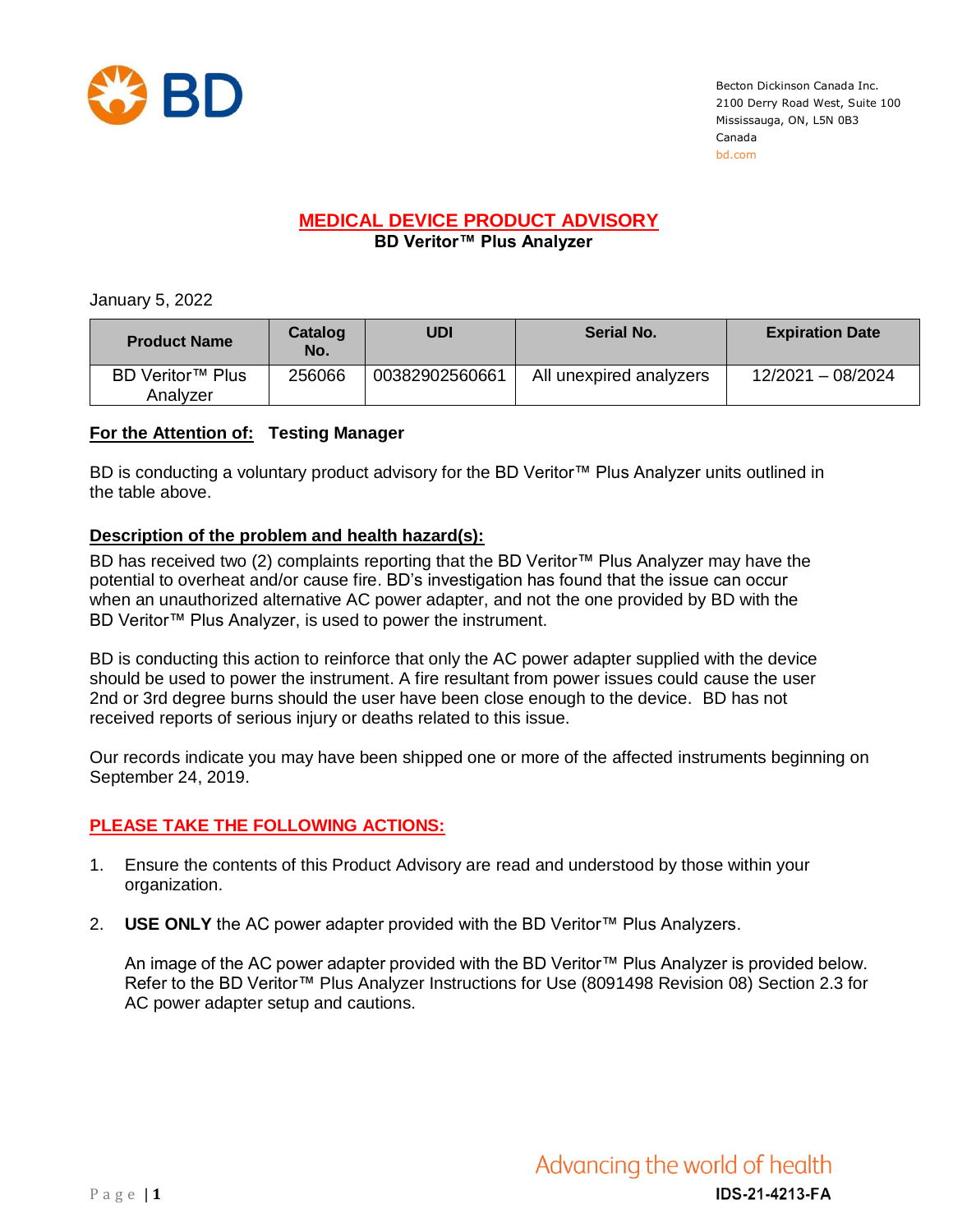USE ONLY the following AC power adapter:



If needed, a replacement AC power adapter (catalog number 445201) can be purchased by calling BD Customer Service.

- 3. Share and post this Product Advisory letter within your facility network and forward to any customers you may have distributed the product to ensure awareness.
- 4. Complete the attached Customer Response Form and return to the BD contact noted on the form so that BD may acknowledge your receipt of this notification.

#### **Actions Taken by BD:**

Corrective actions have been initiated to address the identified root cause.

#### **If you require further assistance, please contact:**

| <b>BD Contact</b>                                     | <b>US Contact Information</b>                              | <b>Areas of Support</b>                                                |  |
|-------------------------------------------------------|------------------------------------------------------------|------------------------------------------------------------------------|--|
| North American<br><b>Regional Complaint</b><br>Center | Phone: 1-844-8BD-LIFE (1-844-823-5433)                     |                                                                        |  |
|                                                       | Say "Recall" when prompted<br>Mon-Fri 8:00am and 5:00pm CT | Recall questions,<br>Product Complaints,<br><b>Technical Questions</b> |  |
|                                                       | Οľ                                                         |                                                                        |  |
|                                                       | <b>Email:</b> productcomplaints@bd.com                     |                                                                        |  |

BD is committed to advancing the world of health. Our primary objectives are patient and user safety and providing you with quality products. We apologize for any inconvenience this issue may have caused you and thank you in advance for helping us to resolve this matter as quickly and effectively as possible.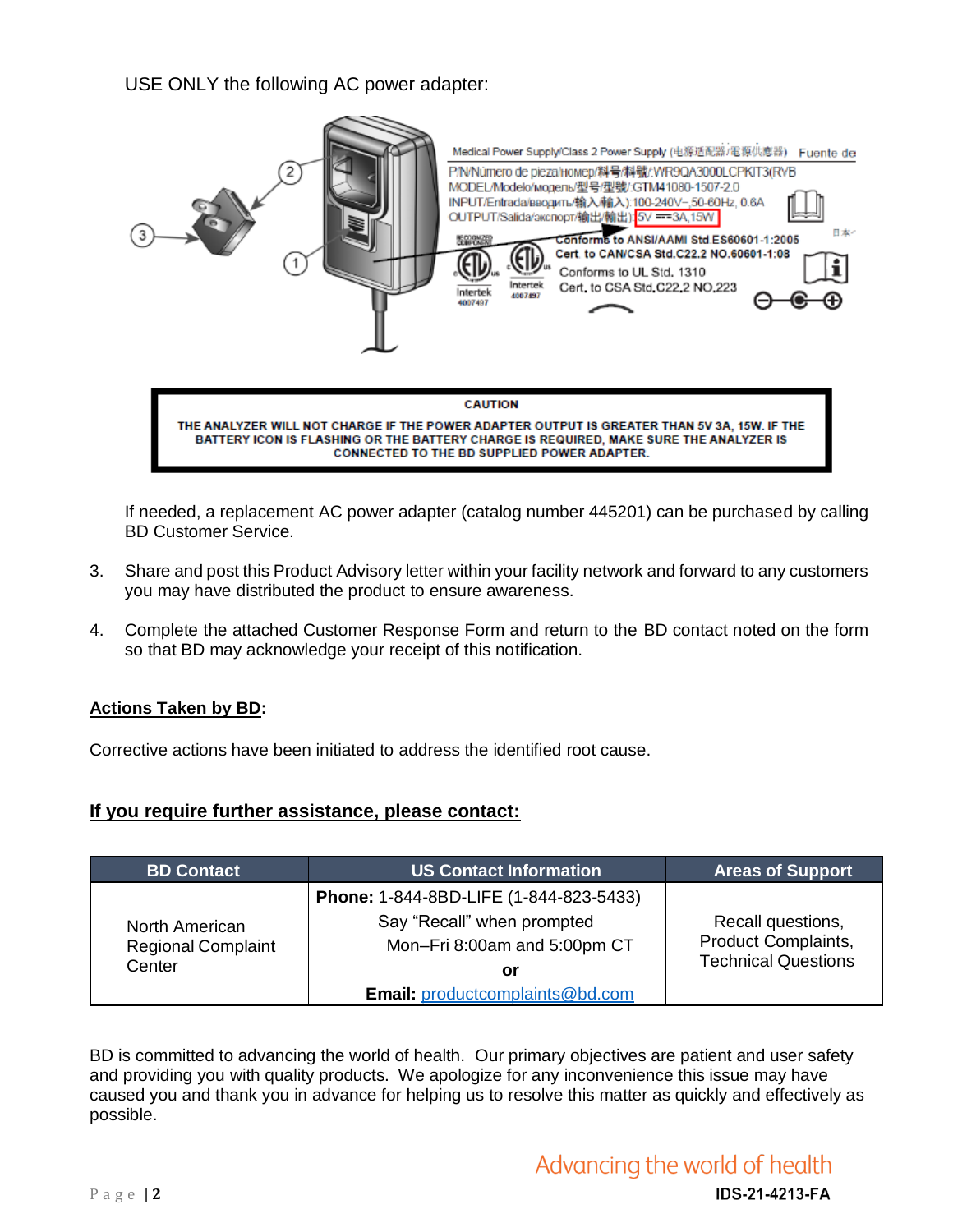Sincerely,

 $U$ 

Nick Petropoulos VP, Life Sciences BD-Canada

Temp

Larry Perruzza *Sr. Director, Post Market Quality*